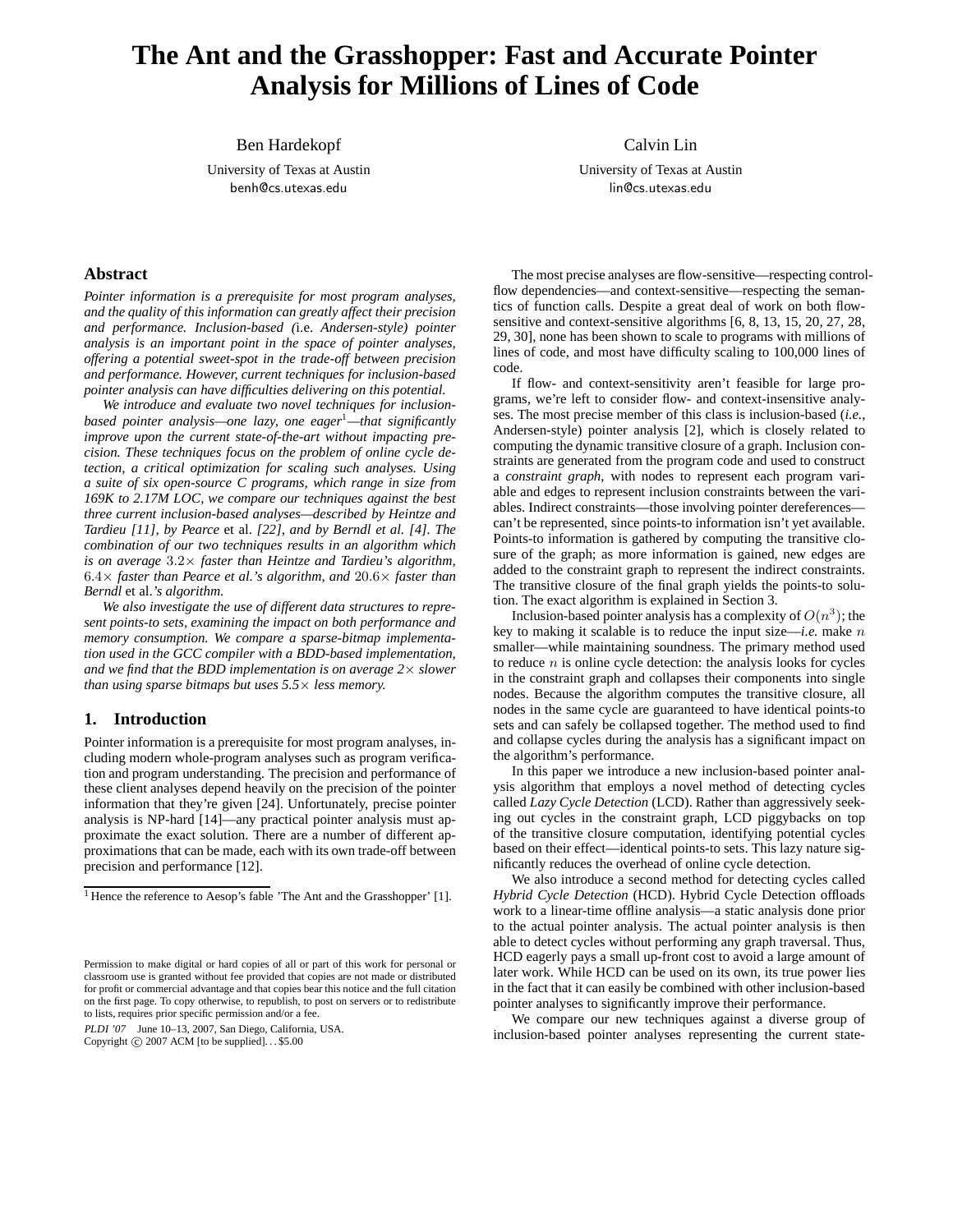of-the-art. This group includes algorithms due to Heintze and Tardieu [11] (HT), Pearce *et al.* [22] (PKH), and Berndl *et al.* [4] (BLQ). All of these algorithms are explained in Section 2.

This paper makes the following contributions to inclusion-based pointer analysis:

- We introduce Lazy Cycle Detection, which recognizes that the effects of cycles—identical points-to sets—can be used to detect them with extremely low overhead. On average LCD is faster than all three current state-of-the-art inclusion-based analyses:  $1.05 \times$  faster than HT,  $2.1 \times$  faster than PKH, and  $6.8\times$  faster than BLQ.
- We introduce Hybrid Cycle Detection, which dramatically reduces the overhead of online cycle detection by carefully partitioning the task into offline and online analyses. On average HCD improves the performance of HT by  $3.2\times$ , PKH by  $5\times$ , BLQ by  $1.1 \times$ , and LCD by  $3.2 \times$ . HCD is the first ever technique for cycle detection that has been shown to be practical for BDD-based program analyses like BLQ.
- We provide the first empirical comparison of the three current state-of-the-art inclusion-based pointer analysis algorithms, namely, HT, PKH, and BLQ. We find that HT is the fastest—  $1.9\times$  faster than PKH and 6.5 $\times$  faster than BLO.
- We demonstrate that an algorithm that combines Lazy Cycle Detection and Hybrid Cycle Detection (LCD+HCD) is the fastest of the algorithms that we studied and can easily scale to programs consisting of over a million lines of code. It is on average  $3.2\times$  faster than HT,  $6.4\times$  faster than PKH, and  $20.6\times$ faster than BLQ.
- We investigate the memory consumption of the various analyses, and experiment with two different data structures for representing points-to sets: sparse bitmaps as currently used in the GCC compiler, and a BDD-based representation. For the algorithms that we study, we find that the BDD-based representation is an average of  $2 \times$  slower than sparse bitmaps, but uses  $5.5 \times$ less memory.

The rest of this paper is organized as follows. In Section 2 we place our techniques in the context of prior work. Section 3 provides background about inclusion-based pointer analysis. Section 4 describes our two new techniques for detecting cycles, and Section 5 presents our experimental evaluation.

## **2. Related Work**

Inclusion-based pointer analysis is described by Andersen in his Ph.D. thesis [2], in which he formulates the problem in terms of type theory. The algorithm presented in the thesis solves the inclusion constraints in a fairly naive manner by repeatedly iterating through a constraint vector. Cycle detection is not mentioned. There have been several significant updates since that time.

Faehndrich *et al.* [9] represent the constraints using a graph and formulate the problem as computing the dynamic transitive closure of that graph. This work introduces a method for partial online cycle detection and demonstrates that cycle detection is critical for scalability. A depth-first search of the graph is performed upon every edge insertion, but the search is artificially restricted for the sake of performance, making cycle detection incomplete.

Heintze and Tardieu introduce a new algorithm for computing the dynamic transitive closure [11]. As new inclusion edges are added to the constraint graph from the indirect constraints, their corresponding new transitive edges are not added to the graph. Instead, the constraint graph retains its pre-transitive form, and during the analysis, indirect constraints are resolved via reachability queries on the graph. Cycle detection is performed as a side-effect of these queries. The main drawback to this technique is unavoidable redundant work—it is impossible to know whether a reachability query will encounter a newly-added inclusion edge (inserted earlier due to some other indirect constraint) until after it completes, which means that potentially redundant queries must still be carried out on the off-chance that a new edge will be encountered. Heintze and Tardieu report excellent results, analyzing a C program with 1.3M LOC in less than a second, but these results are for a field-based implementation. A field-based analysis treats each field of a struct as its own variable—assignments to  $x.f$ ,  $y.f$ , and  $(*z).f$  are all treated as assignments to a variable  $f$ , which tends to decrease both the size of the input to the pointer analysis and the number of dereferenced variables (an important indicator of performance). Field-based analysis is unsound for C programs, and while such an analysis is appropriate for the work described by Heintze and Tardieu (the client is a dependency analysis that is itself fieldbased), it is inappropriate for many others. For the results in this paper, we use a field-insensitive version of their algorithm, which is dramatically slower than the field-based version<sup>2</sup>.

Pearce *et al.* have proposed two different approaches to inclusionbased analysis, both of which differ from Heintze and Tardieu in that they maintain the explicit transitive closure of the constraint graph. They originally proposed an analysis [21] that used a more efficient algorithm for online cycle detection than that introduced by Faehndrich *et al.* [9]. In order to avoid cycle detection at every edge insertion, the algorithm dynamically maintains a topological ordering of the constraint graph. Only a newly-inserted edge that violates the current ordering could possibly create a cycle, so only in this case are cycle detection and topological re-ordering performed. This algorithm proved to still have too much overhead, so Pearce *et al.* later proposed a new and more efficient algorithm [22]. Rather than detect cycles at every edge insertion, the entire constraint graph is periodically swept to detect and collapse any cycles that have formed since the last sweep. It is this algorithm that we evaluate in this paper.

Berndl *et al.* [4] describe a field-sensitive inclusion-based pointer analysis for Java that uses BDDs [5] to represent both the constraint graph and the points-to solution. BDDs have been extensively used in model checking as a way to represent large graphs in a very compact form that allows for fast manipulation. Berndl *et al.* were one of the first to use BDDs for pointer analysis. The analysis they describe is specific to the Java language; it also doesn't handle indirect calls because it depends on a prior analysis to construct the complete call-graph. The version of the algorithm that we use in this paper is a field-insensitive analysis for C programs that does handle indirect function calls.

Because Andersen-style analysis was previously considered to be non-scalable, other algorithms, including Steensgaard's nearlinear time analysis [25] and Das' One-Level Flow analysis [7], have been proposed to improve performance by sacrificing even more precision. While Steensgaard's analysis has much greater imprecision than inclusion-based analysis, Das reports that for C programs One-Level Flow analysis has precision very close to that of inclusion-based analysis. This precision is based on the assumption that multi-level pointers are less frequent and less important than single-level pointers, which Das' experiments indicate is usually (though not always) true for C, but which may not be true for other languages such as Java and C++. In addition, for the sake of performance Das conservatively unifies non-equivalent variables, much like Steensgaard's analysis; this unification makes it difficult

<sup>2</sup> To ensure that the performance difference is in fact due to fieldinsensitivity, we also benchmarked a field-based version of our HT implementation. We observed comparable performance to that reported by Heintze and Tardieu [11].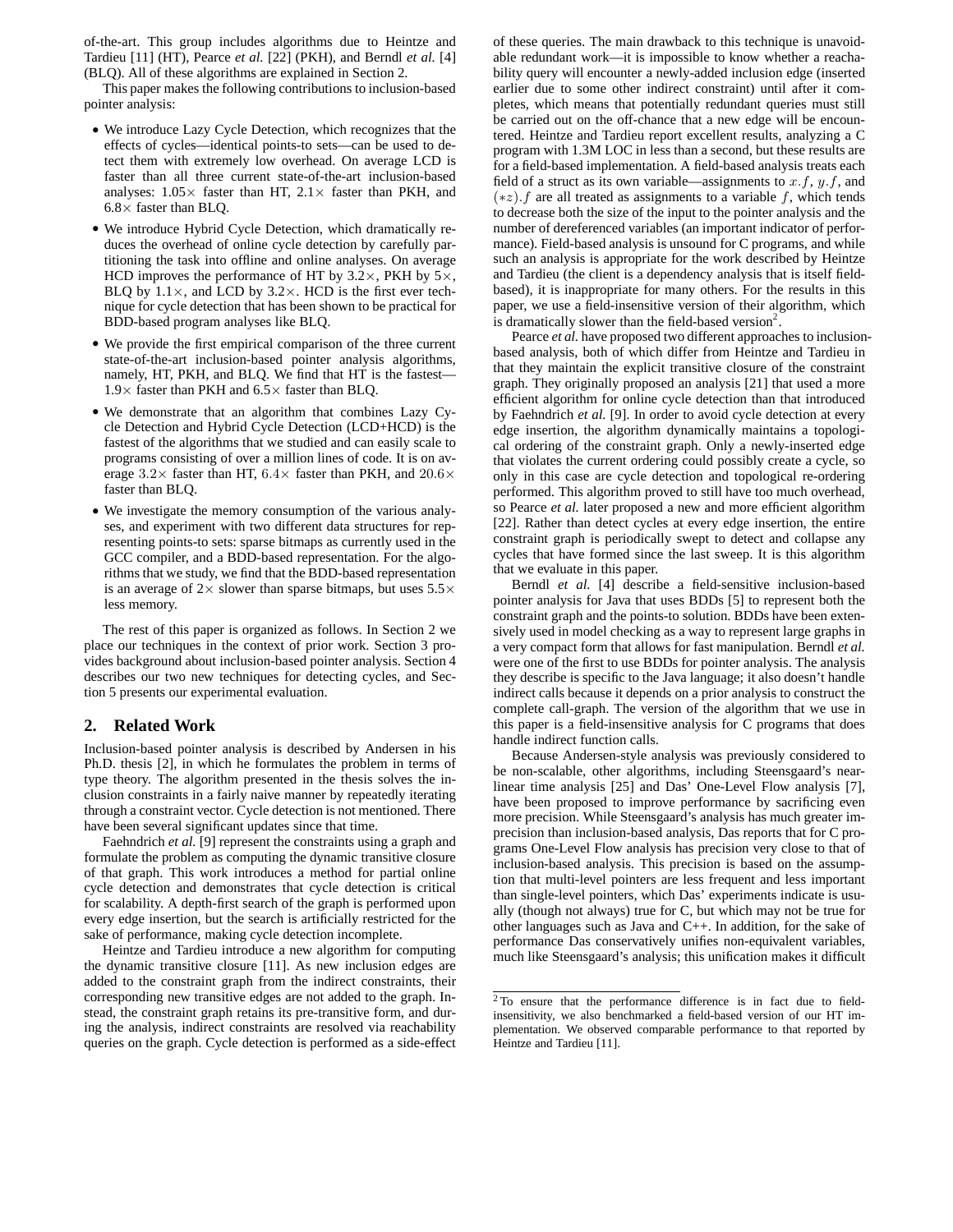| <b>Constraint Type</b>        | Program Code   Constraint |                     | <b>Meaning</b>                                  |
|-------------------------------|---------------------------|---------------------|-------------------------------------------------|
|                               | Base $a = \&b$            | $a \supseteq \{b\}$ | $loc(b) \in pts(a)$                             |
| Simple $a = b$                |                           | $a \supset b$       | $pts(a) \supset pts(b)$                         |
| Complex <sub>1</sub> $a = *b$ |                           | $a \supset *b$      | $\forall v \in pts(b): pts(a) \supseteq pts(v)$ |
| Complex <sub>2</sub>          | $* a = b$                 | $*a \supset b$      | $\forall v \in pts(a): pts(v) \supseteq pts(b)$ |

**Table 1.** Constraint Types

to trace dependency chains among variables. Dependency chains are very useful for understanding the results of program analyses such as program verification and program understanding, and also for automatic tools such as Broadway [10]. Inclusion-based pointer analysis is a better choice than either Steensgaard's analysis or One-Level Flow, *if* it can be made to run in reasonable time even on large programs with millions of lines of code; this is the challenge that we address in this paper.

In the other direction of increasing precision, there have been several attempts to scale a context-sensitive version of inclusionbased pointer analysis. One of the fastest of these attempts is the the algorithm by Whaley *et al.* [28], which uses BDDs to scale a context-sensitive, flow-insensitive pointer analysis for Java to almost 700K LOC (measuring bytecode rather than source lines). However, Whaley *et al.*'s algorithm is only context-sensitive for top-level variables, meaning that all variables in the heap are treated context-insensitively; also, its efficiency depends heavily on certain characteristics of the Java language—attempts to use the same technique for analyzing programs in C have shown greatly reduced performance [3].

Nystrom *et al.* [20] present a context-sensitive algorithm based on the insight that inlining all function calls makes a contextinsensitive analysis equivalent to a context-sensitive analysis of the original program. Of course, inlining all function calls can increase the program size exponentially, but intelligent heuristics can make exponential growth extremely unlikely. An important building block of this approach is context-insensitive inclusionbased analysis—it is used while inlining the functions and also for analyzing the resulting program. Nystrom *et al.* manage to scale the context-sensitive analysis to a C program with 200K LOC. The new techniques described in this paper could be used to scale their algorithm even further.

# **3. Background**

Inclusion-based pointer analysis is a set-constraint problem. A linear pass through the program code generates three types of constraints—*base*, *simple*, and *complex* [11]. We eliminate nested pointer dereferences by introducing auxiliary variables and constraints, leaving only one pointer dereference per constraint. Table 1 demonstrates the three types of constraints, how they are derived from the program code, and what the constraints mean. For a variable v,  $pts(v)$  represents v's points-to set and  $loc(v)$  represents the memory location denoted by  $v$ .

Following the example of prior work in this area [9, 11, 22, 4], we solve the set-constraint problem by computing the dynamic transitive closure of a constraint graph. The constraint graph G has one node for each program variable. For each simple constraint  $a \supset b$ , G has a directed edge  $b \to a$ . Each node also has a points-to set associated with it, initialized using the base constraints: for each base constraint  $a \supseteq \{b\}$ , node a's points-to set contains  $loc(b)$ . The complex constraints are not explicitly represented in the graph; they are maintained in a separate list.

To solve the constraints we compute the transitive closure of G by propagating points-to information along its edges. As we update the points-to sets, we must also add new edges to represent

```
let G = \langle V, E \rangleW \leftarrow Vwhile W \neq \emptyset do
n \leftarrow SELECT-FROM(W)for each v \in pts(n) do
     for each constraint a ⊇ ∗n do
           if v \rightarrow a \notin E then
                E \leftarrow E \cup \{v \rightarrow a\}W \leftarrow W \stackrel{\cdot}{\cup} \{v\}for each constraint ∗n ⊇ b do
           if b \rightarrow v \notin E then
                E \leftarrow E \cup \{b \rightarrow v\}W \leftarrow W \cup \{b\}for each n \to z \in E do
      pts(z) \leftarrow pts(z) \cup pts(n)if pts(z) changed then
           W \leftarrow W \cup \{z\}
```
**Figure 1.** Dynamic Transitive Closure

the complex constraints. For each constraint  $a \supseteq *b$  and each  $loc(v) \in pts(b)$ , we add a new edge  $v \rightarrow a$ . Similarly, for each constraint \*a  $\supseteq b$  and each  $loc(v) \in pts(a)$ , we add a new edge  $b \rightarrow v$ .

Figure 1 shows a basic worklist algorithm that maintains the explicit transitive closure of G. The worklist is initialized with all nodes in  $G$  that have a non-empty points-to set. For each node  $n$ taken off the worklist, we proceed in two steps:

- 1. For each  $loc(v) \in pts(n)$ : for each constraint  $a \supseteq *n$  add an edge  $v \rightarrow a$ , and for each constraint \*n  $\supset b$  add an edge  $b \rightarrow v$ . Any node that has had a new outgoing edge added is inserted into the worklist.
- 2. For each outgoing edge  $n \to v$ , propagate  $pts(n)$  to node v, *i.e.*  $pts(v) := pts(v) \cup pts(n)$ . Any node whose points-to set has been modified is inserted into the worklist.

The algorithm is presented as it is for clarity of exposition; various optimizations are possible to improve its performance.

## **4. Our Solutions**

The algorithm shown in Figure 1 computes the dynamic transitive closure of the constraint graph but makes no attempt to detect cycles. The particular method used for detecting cycles will in large part determine the efficiency of the analysis—in fact, without cycle detection our larger benchmarks run out of memory before completing, even on a machine with 2GB of memory. When performing online cycle detection, there is a tension between minimizing the overhead caused by repeatedly sweeping the constraint graph, and yet still finding cycles in a timely manner. We now present two new approaches for online cycle detection that balance this tension in different ways.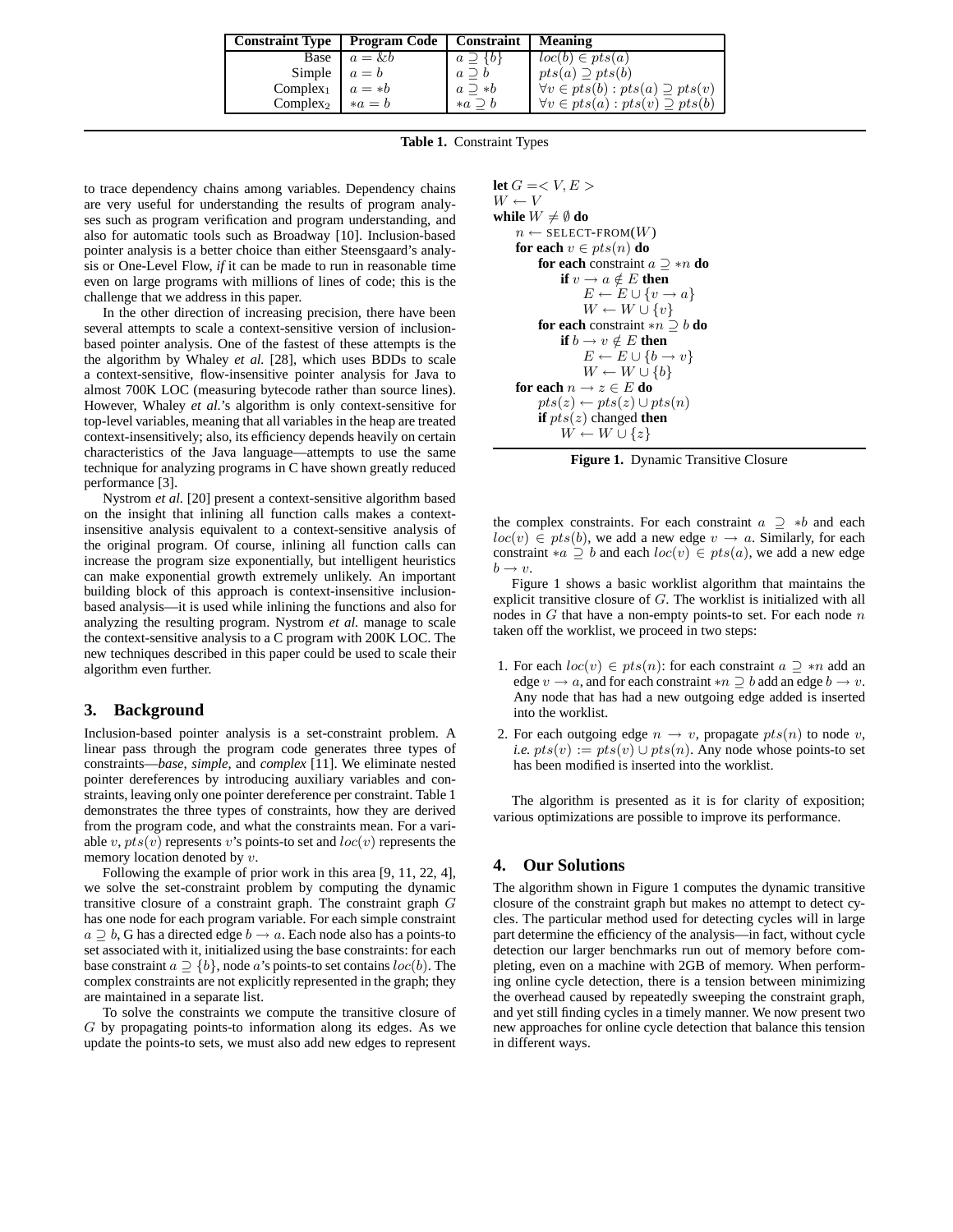```
let G = \langle V, E \rangleR \leftarrow \emptysetW \leftarrow Vwhile W \neq \emptyset do
n \leftarrow SELECT-FROM(W)for each v \in pts(n) do
     for each constraint a ⊇ ∗n do
           if v \rightarrow a \notin E then
                E \leftarrow E \cup \{v \rightarrow a\}W \leftarrow W \cup \{v\}for each constraint ∗n ⊇ b do
           if b \rightarrow v \notin E then
                 E \leftarrow E \cup \{b \rightarrow v\}W \leftarrow W \cup \{b\}for each n \to z \in E do
     if pts(z) = pts(n) \land n \rightarrow z \notin R then
           DETECT-AND-COLLAPSE-CYCLES(z)
           R \leftarrow R \cup \{n \rightarrow z\}pts(z) \leftarrow pts(z) \cup pts(n)if pts(z) changed then
           W \stackrel{\sim}{\leftarrow} W \cup \{z\}
```
**Figure 2.** Lazy Cycle Detection

#### **4.1 Lazy Cycle Detection**

Cycles in the constraint graph can be collapsed because nodes in the same cycle are guaranteed to have identical points-to sets. We use this fact to create a heuristic for cycle detection: before propagating points-to information across an edge of the constraint graph, we check to see if the source and destination already have equal pointsto sets; if so then we use a depth-first search to check for a possible cycle.

This technique is lazy because rather than trying to detect cycles when they are created, *i.e.* when the final edge is inserted that completes the cycle, it waits until the effect of the cycle—identical points-to sets—becomes evident. The advantage of this technique is that we only attempt to detect cycles when we are likely to find them. A potential disadvantage is that cycles may be detected well after they are formed, since we must wait for the points-to information to propagate all the way around the cycle before we can detect it.

The accuracy of this technique depends upon the assumption that two nodes usually have identical points-to sets only because they are in the same cycle; otherwise it would waste time trying to detect non-existent cycles. One additional refinement is necessary to bolster this assumption and make the technique relatively precise: we never trigger cycle detection on the same edge twice. We thus avoid making repeated cycle detection attempts involving nodes with identical points-to sets that are not in a cycle. This additional restriction implies that Lazy Cycle Detection is incomplete it is not guaranteed to find all cycles in the constraint graph.

The Lazy Cycle Detection algorithm is shown in Figure 2. Before we propagate a points-to set from one node to another, we check to see if two conditions are met: (1) the points-to sets are identical; and (2) we haven't triggered a search on this edge previously. If the conditions are met, then we trigger cycle detection rooted at the destination node. If there exists a cycle, we collapse together all the nodes involved; otherwise we remember this edge so that we won't repeat the attempt later.

## **4.2 Hybrid Cycle Detection**

Cycle detection can be done offline, in a static analysis prior to the actual pointer analysis, such as with Offline Variable Substitution described by Rountev *et al.* [23]. However, many cycles don't



**Figure 3.** HCD Offline Analysis Example: (a) Program code; (b) constraints generated from the program code; (c) the offline constraint graph corresponding to the constraints. Note that ∗a and b are in a cycle together; from this we can infer that in the online constraint graph,  $b$  will be in a cycle with all the variables in  $a$ 's points-to set.

exist in the initial constraint graph and only appear as new edges are added during the pointer analysis itself, thus the need for online cycle detection techniques, such as Lazy Cycle Detection. The drawback to online cycle detection is that it requires traversing the constraint graph multiple times searching for cycles; these repeated traversals can become extremely expensive. Hybrid Cycle Detection (HCD) is so-called because it combines both offline and online analyses to detect cycles, thereby getting the best of both worlds detecting cycles created online during the pointer analysis, without requiring any traversal of the constraint graph.

We now describe the HCD offline analysis, which is a lineartime static analysis done prior to the actual pointer analysis. We build an offline version of the constraint graph, with one node for each program variable plus an additional *ref* node for each variable dereferenced in the constraints (e.g.  $*n$ ). There is a directed edge for each simple and complex constraint:  $a \supseteq b$  yields edge  $b \rightarrow a$ ,  $a \supseteq *b$  yields edge  $*b \rightarrow a$ , and  $*a \supseteq b$  yields edge  $b \rightarrow *a$ . Base constraints are ignored. Figure 3 illustrates this process.

Once the graph is built we detect strongly-connected components (SCCs) using Tarjan's linear-time algorithm [26]. Any SCCs containing only non-ref nodes can be collapsed immediately. SCCs containing ref nodes are more problematic: a ref node in the offline constraint graph is a stand-in for a variable's unknown points-to set, e.g. the ref node  $*n$  stands for whatever n's points-to set will be when the pointer analysis is complete. An SCC containing a ref node such as ∗n actually means that n's points-to set is part of the SCC; but since we don't yet know what that points-to set will be, we can't collapse that SCC. The offline analysis knows which variables' points-to sets will be part of an SCC, while the online analysis (*i.e.* the pointer analysis) knows the variables' actual points-to sets. The purpose of Hybrid Cycle Detection is to bridge this gap. Figure 4 shows how the online analysis is affected when an SCC contains a ref node in the offline constraint graph.

We finish the offline analysis by looking for SCCs in the offline constraint graph that consist of more than one node and that also contain at least one ref node. Because there are no constraints of the form  $*p \supseteq *q$ , no ref node can have a reflexive edge and any non-trivial SCC containing a ref node must also contain a non-ref node. For each SCC of interest we select one non-ref node b, and for each ref node  $*a$  in the same SCC, we store the tuple  $(a, b)$  in a list  $L$ . This tuple signifies to the online analysis that  $a$ 's points-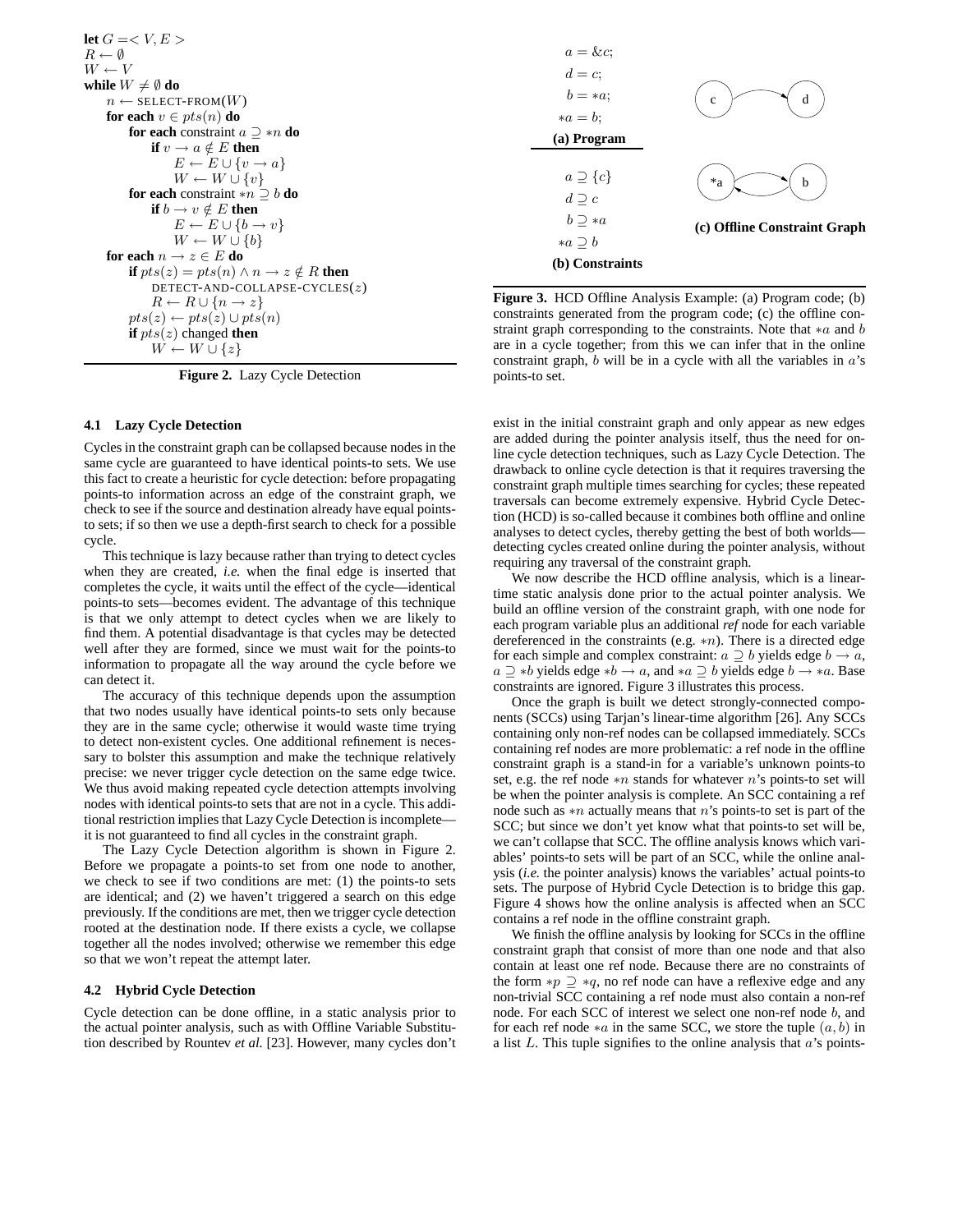

**Figure 4.** HCD Online Analysis Example: (a) The initial points-to information from the constraints in Figure 3; (b) the online constraint graph before any edges are added; (c) the online constraint graph after the edges are added due to the complex constraints in Figure 3. Note that  $c$  and  $b$  are now in a cycle together.

```
let G = < V, E >W \leftarrow Vwhile W \neq \emptyset do
n \leftarrow SELECT-FROM(W)if (n, a) \in L then
     for each v \in pts(n) do
          COLLAPSE(v, a)W \leftarrow W \cup \{a\}for each v \in pts(n) do
     for each constraint a ⊇ ∗n do
          if v \rightarrow a \notin E then
               E \leftarrow E \cup \{v \rightarrow a\}W \leftarrow W \cup \{v\}for each constraint ∗n ⊇ b do
          if b \rightarrow v \notin E then
               E \leftarrow E \cup \{b \rightarrow v\}W \leftarrow W \cup \{b\}for each n \to z \in E do
     pts(z) \leftarrow pts(z) \cup pts(n)if pts(z) changed then
          W \leftarrow W \cup \{z\}
```
**Figure 5.** Hybrid Cycle Detection

to set belongs in an SCC with  $b$ , and therefore everything in  $a$ 's points-to set can safely be collapsed with b.

The online analysis is shown in Figure 5. The algorithm is similar to the basic algorithm shown in Figure 1, except when processing node *n* we first check L for a tuple of the form  $(n, a)$ . If one is found then we preemptively collapse together node  $a$  and all members of n's points-to set, knowing that they belong to the same cycle. For simplicity's sake the pseudo-code ignores some obvious optimizations.

Hybrid Cycle Detection is not guaranteed to find all cycles in the online constraint graph, only those that can be inferred from the offline version of the graph. Those cycles that it does find, however, are discovered at the earliest possible opportunity and without requiring any traversal of the constraint graph. In addition, while HCD can be used on its own as shown in Figure 5, it can also be easily combined with other algorithms such as HT, PKH, BLQ, and LCD to enhance their performance.

# **5. Evaluation**

### **5.1 Methodology**

To compare the various inclusion-based pointer analyses, we implement field-insensitive versions of five main algorithms: Heintze and Tardieu (HT), Berndl *et al.* (BLQ), Pearce *et al.* (PKH), Lazy Cycle Detection (LCD), and Hybrid Cycle Detection (HCD). We also implement four additional algorithms by integrating HCD with four of the main algorithms: HT+HCD, PKH+HCD, BLQ+HCD, and LCD+HCD. The algorithms are written in  $C++$  and handle all aspects of the C language except for varargs. They use as many common components as possible to provide a fair comparison, and they have all been highly optimized. The source code is available from the authors upon request. Some highlights of the implementations include:

- Indirect function calls are handled as described by Pearce et al [22]. Function parameters are numbered contiguously starting immediately after their corresponding function variable, and when resolving indirect calls they are accessed as offsets to that function variable.
- Cycles are detected using Nuutila *et al.*'s [19] variant of Tarjan's algorithm, and they are collapsed using a union-find data structure with both union-by-rank and path compression heuristics.
- BLQ uses the incrementalization optimization described by Berndl *et al.* [4]. We use the BuDDy BDD library [16] to implement BDDs.
- LCD and HCD are both worklist algorithms—we use the worklist strategy LRF,<sup>3</sup> suggested by Pearce *et al.* [21], to prioritize the worklist. We also divide the worklist into two sections, *current* and *next*, as described by Nielson *et al.* [18]; items are selected from *current* and pushed onto *next*, and the two are swapped when *current* becomes empty. For our benchmarks, the divided worklist yields significantly better performance than a single worklist.
- Aside from BLQ, all the algorithms use sparse bitmaps to implement both the constraint graph and the points-to sets. The sparse bitmap implementation is taken from the GCC 4.1.1 compiler.
- We also experiment with the use of BDDs to represent the points-to sets. Unlike BLQ, which stores the entire points-to solution in a single BDD, we give each variable its own BDD to store its individual points-to set. For example, if  $a \rightarrow \{b, c\}$ and  $d \rightarrow \{c, e\}$ , BLQ would have a single BDD representing the set of tuples  $\{(a, b), (a, c), (d, c), (d, e)\}\)$ . Instead, we give a a BDD representing the set  $\{b, c\}$  and we give d a BDD representing the set  $\{c, e\}$ . The use of BDDs instead of sparse bitmaps was a simple modification that required minimal changes to the code.

The benchmarks for our experiments are described in Table 2. Emacs is a text editor; Ghostscript is a postscript viewer; Gimp is an image manipulation program; Insight is a GUI overlaid on top of the gdb debugger; Wine is a Windows emulator; and Linux is the Linux operating system kernel. The constraint generator is separate from the constraint solvers: we generate constraints from the benchmarks using the CIL C front-end [17], ignoring any assignments involving types too small to hold a pointer. External library calls are summarized using hand-crafted function stubs. We pre-process the resulting constraint files using a variant of

<sup>3</sup> **Least Recently Fired**—the node processed furthest back in time is given priority.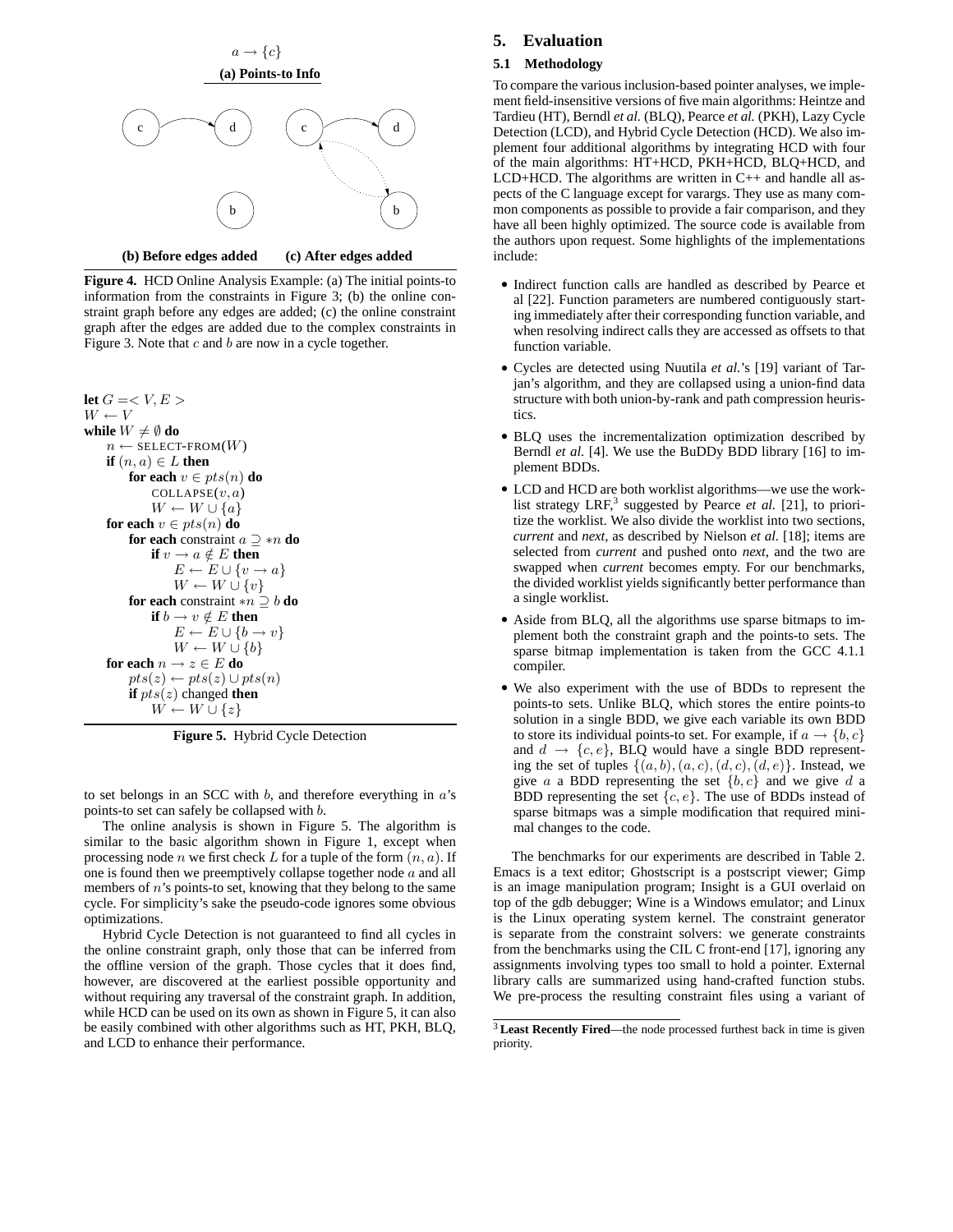| <b>Name</b>      | <b>LOC</b> | <b>Original Constraints</b> | <b>Reduced Constraints</b> | <b>Base</b> | <b>Simple</b> | <b>Complex</b> |
|------------------|------------|-----------------------------|----------------------------|-------------|---------------|----------------|
| Emacs-21.4a      | 169K       | 83.213                      | 21,460                     | 4.088       | 11,095        | 6,277          |
| Ghostscript-8.15 | 242K       | 169,312                     | 67,310                     | 12,154      | 25,880        | 29,276         |
| $Gimp-2.2.8$     | 554K       | 411,783                     | 96,483                     | 17,083      | 43,878        | 35,522         |
| Insight- $6.5$   | 603K       | 243,404                     | 85,375                     | 13.198      | 35,382        | 36,795         |
| Wine-0.9.21      | 1.338K     | 713,065                     | 171,237                    | 39.166      | 62,499        | 69,572         |
| $Linux-2.4.26$   | 2.172K     | 574,788                     | 203,733                    | 25,678      | 77,936        | 100,119        |

**Table 2.** Benchmarks: For each benchmark we show the number of lines of code (computed as the number of non-blank, non-comment lines in the source files), the original number of constraints generated using CIL, the reduced number of constraints after being pre-processed, and a break-down of the forms of the reduced constraints.



Figure 6. Performance (in seconds) of our new combined algorithm (LCD+HCD) versus three state-of-the art inclusion-based algorithms. Note that the Y-axis is log-scale.

Offline Variable Substitution [23], which reduces the number of constraints by 60–77%. This pre-processing step takes less than a second for Emacs and Ghostscript, and between 1 and 3 seconds for Gimp, Insight, Wine, and Linux. The results reported are for these reduced constraint files; they include everything from reading in the constraint file from disk, creating the initial constraint graph, and solving that graph.

We run the experiments on a dual-core 1.83 GHz processor with 2 GB of memory, using the Ubuntu 6.10 Linux distribution. Though the processor is dual-core, the executables themselves are singlethreaded. All executables are compiled using gcc-4.1.1 and the '– O3' optimization flag. We repeat each experiment three times and report the smallest time; all the experiments have very low variance in performance.

## **5.2 Time and Memory Consumption**

Table 3 shows the performance of the various algorithms. The times for HCD's offline analysis are shown separately and not included in the times for the various algorithms using HCD—they are small enough to be essentially negligible. Table 4 shows the memory consumption of the algorithms. Figure 6 graphically compares (using a log-scale) the performance of our combined algorithm LCD+HCD—the fastest of all the algorithms—against the current state-of-the-art algorithms. Note that all these numbers were gathered using the sparse-bitmap implementations of the algorithms (except for BLQ).

BLQ's memory allocation is fairly constant across all the benchmarks. We allocate an initial pool of memory for the BDDs, which dominates the memory usage and is independent of benchmark



**Figure 7.** Performance comparison of individual benchmarks, where performance is normalized against LCD. HCD runs out of memory for Wine, so there is no HCD bar for that benchmark.

size. While we can decrease the initial pool size for the smaller benchmarks without decreasing performance, there is no easy way to calculate what the correct pool size might be for a specific benchmark, so for all the benchmarks we use the smallest pool size that doesn't impair the performance of our largest benchmark.

It is interesting to note the vast difference in analysis time between Wine and Linux for all algorithms other than BLQ. While Wine has  $32.5K$  fewer constraints than Linux, it takes  $1.7-7.3 \times$ longer to be analyzed, depending on the algorithm used. This discrepancy points out the danger in using the size of the initial input to predict performance when other factors can have at least as much impact. Wine is a case in point: while its initial constraint graph is smaller than that of Linux, its final constraint graph at the end of the analysis is an order-of-magnitude larger than that of Linux, due mostly to Wine's larger average points-to set size. BLQ doesn't display this same behavior, due to its radically different analysis mechanism using BDDs and its lack of cycle detection.

*Comparing HT, PKH, BLQ, LCD, and HCD.* Figure 7 compares the performance of the main algorithms by normalizing the times for HT, PKH, BLQ, and HCD by that of LCD. Focusing on the current state-of-the-art algorithms, HT is clearly the fastest, being  $1.9\times$  faster than PKH and  $6.5\times$  faster than BLQ. LCD is on average  $1.05\times$  faster than HT and uses  $1.2\times$  less memory. HCD runs out of memory for Wine, but excluding that benchmark it is on average  $1.8\times$  slower than HT and  $1.9\times$  faster than PKH, using  $1.4\times$  more memory than HT.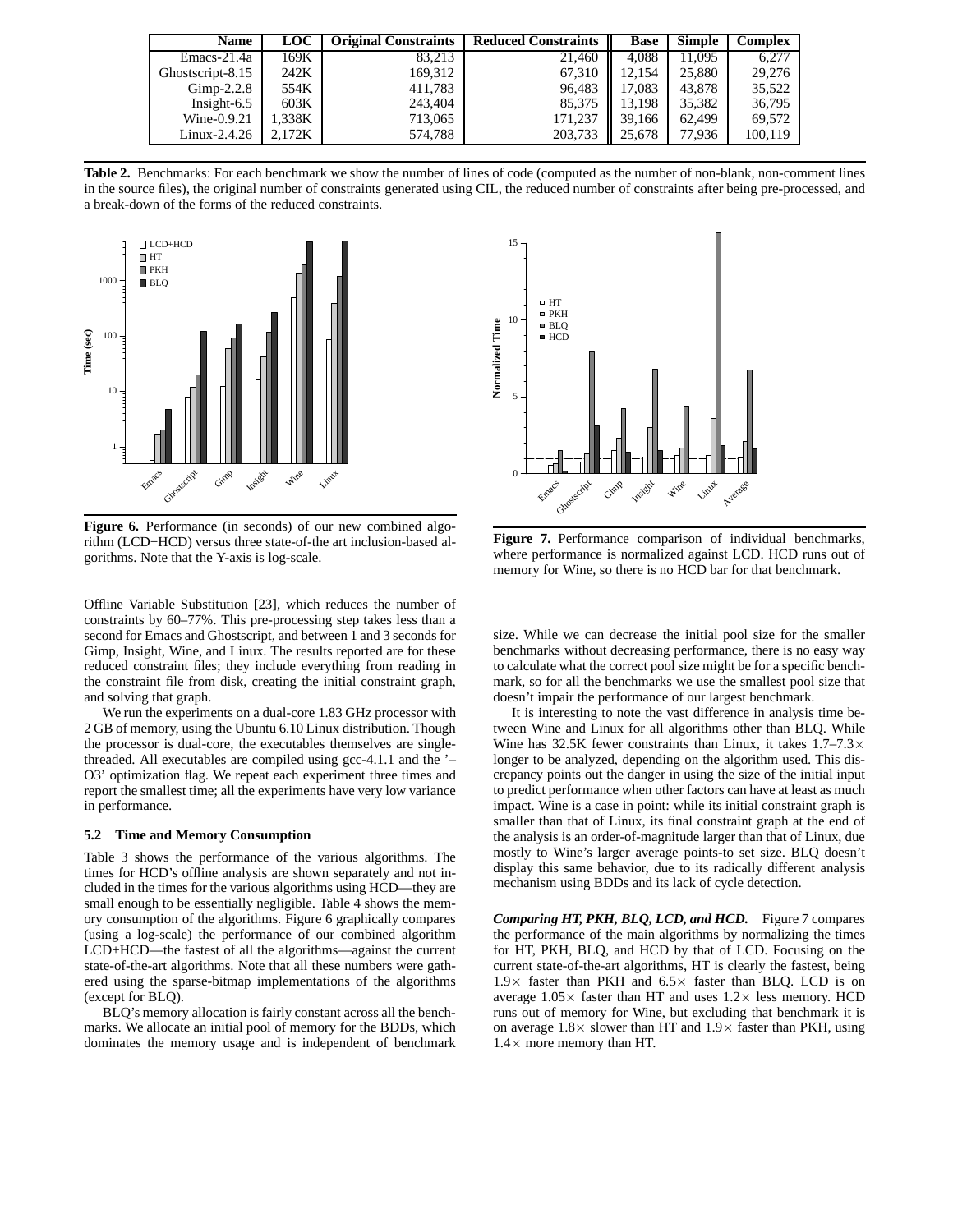|                    | <b>Emacs</b> | Ghostscript | Gimp   | Insight | Wine            | Linux    |
|--------------------|--------------|-------------|--------|---------|-----------------|----------|
| <b>HCD-Offline</b> | 0.05         | 0.17        | 0.26   | 0.23    | 0.51            | 0.62     |
| <b>HT</b>          | 1.66         | 12.03       | 59.00  | 42.49   | 1.388.51        | 393.30   |
| PKH                | 2.05         | 20.05       | 92.30  | 117.88  | 1,946.16        | 1,181.59 |
| <b>BLO</b>         | 4.74         | 121.60      | 167.56 | 265.94  | 5.117.64        | 5.144.29 |
| <b>LCD</b>         | 3.07         | 15.23       | 39.50  | 39.02   | 1.157.10        | 327.65   |
| <b>HCD</b>         | 0.46         | 49.55       | 59.70  | 73.92   | 00M             | 659.74   |
| $HT+HCD$           | 0.46         | 7.29        | 11.94  | 14.82   | $\sqrt{643.89}$ | 102.77   |
| $PKH+HCD$          | 0.46         | 10.52       | 17.12  | 21.91   | 838.08          | 114.45   |
| <b>BLO+HCD</b>     | 5.81         | 115.00      | 173.46 | 257.05  | 4.211.71        | 4,581.91 |
| $LCD+HCD$          | 0.56         | 7.99        | 12.50  | 15.97   | 492.40          | 86.74    |

**Table 3.** Performance (in seconds), using bitmaps for points-to sets. Note that the HCD-Offline analysis is reported separately and not included in the times for those algorithms using HCD. The HCD algorithm runs out of memory on the Wine benchmark.

|                | <b>Emacs</b> | <b>Ghostscript</b> | Gimp  | Insight | Wine       | Linux   |
|----------------|--------------|--------------------|-------|---------|------------|---------|
| <b>HT</b>      | 17.7         | 84.9               | 279.0 | 231.5   | 1,867.2    | 901.3   |
| <b>PKH</b>     | 17.6         | 83.9               | 269.5 | 194.7   | 1.448.3    | 840.7   |
| <b>BLQ</b>     | 215.6        | 216.1              | 216.2 | 216.1   | 216.2      | 216.2   |
| <b>LCD</b>     | 14.3         | 74.6               | 269.0 | 184.4   | 1.465.1    | 830.1   |
| <b>HCD</b>     | 18.1         | 138.7              | 416.1 | 290.5   | <b>OOM</b> | 1,301.5 |
| $HT+HCD$       | 12.4         | 80.8               | 253.9 | 186.5   | 1.391.4    | 842.5   |
| PKH+HCD        | 13.9         | 79.1               | 264.6 | 186.0   | 1.430.2    | 807.5   |
| <b>BLO+HCD</b> | 215.8        | 216.2              | 216.2 | 216.2   | 216.2      | 216.2   |
| $LCD+HCD$      | 13.9         | 73.5               | 263.9 | 183.6   | 1.406.4    | 807.9   |

**Table 4.** Memory consumption (in megabytes), using bitmaps for points-to sets..

*Effects of HCD.* Figure 8 normalizes the performance of the main algorithms by that of their HCD-enhanced counterparts. On average adding HCD increases HT performance by  $3.2 \times$ , increases PKH performance by  $5\times$ , increases BLQ performance by  $1.1\times$ , and increases LCD performance by  $3.2 \times$ . HCD also leads to a small decrease in memory consumption for all the algorithms except BLQ—it decreases memory consumption by  $1.2\times$  for HT, by  $1.1\times$  for PKH, and by  $1.02\times$  for LCD. Most of the memory used by these algorithms comes from the representation of points-to sets. HCD improves performance by finding and collapsing cycles much earlier than normal, but it doesn't actually find many more cycles than were already detected without using HCD, so it doesn't significantly reduce the number of points-to sets that need to be maintained. HCD doesn't improve BLQ's performance by much because even though no extra effort is required to find cycles, there is still some overhead involved in collapsing those cycles. Also, the performance of BLQ depends on the sizes of the BDD representations of the constraint and points-to graphs, and because of the properties of BDDs, removing edges from the constraint graph can potentially increase the size of the constraint graph BDD.

While neither LCD nor HCD is by itself the fastest algorithm, the combination of the two, LCD+HCD, yields the fastest algorithm among all those studied: It is  $3.2\times$  faster than HT,  $6.4\times$  faster than PKH, and  $20.6\times$  faster than BLQ.

#### **5.3 Understanding the Results**

There are a number of factors that determine the relative performance of these algorithms, but three of the most important are: (1) the number of nodes collapsed due to strongly-connected components; (2) the number of nodes searched during the depth-first traversals of the constraint graph; and (3) the number of propagations of points-to information across the edges of the constraint graph.



**Figure 8.** Performance comparison of the individual benchmarks, where the performance of each main algorithm is normalized against its respective HCD-enhanced counterpart.

The number of nodes collapsed is important because it reduces both the number of nodes and the number of edges in the constraint graph; the more nodes that are collapsed, the smaller the input and the more efficient the algorithm.

The depth-first searches are pure overhead due to cycle detection. As long as roughly as many cycles are being detected, then the fewer nodes that are searched the better.

The number of points-to information propagations is an important metric because propagation is one of the most expensive operations in the analysis. It is strongly influenced by both the number of cycles collapsed and by how quickly they are collapsed. If a cycle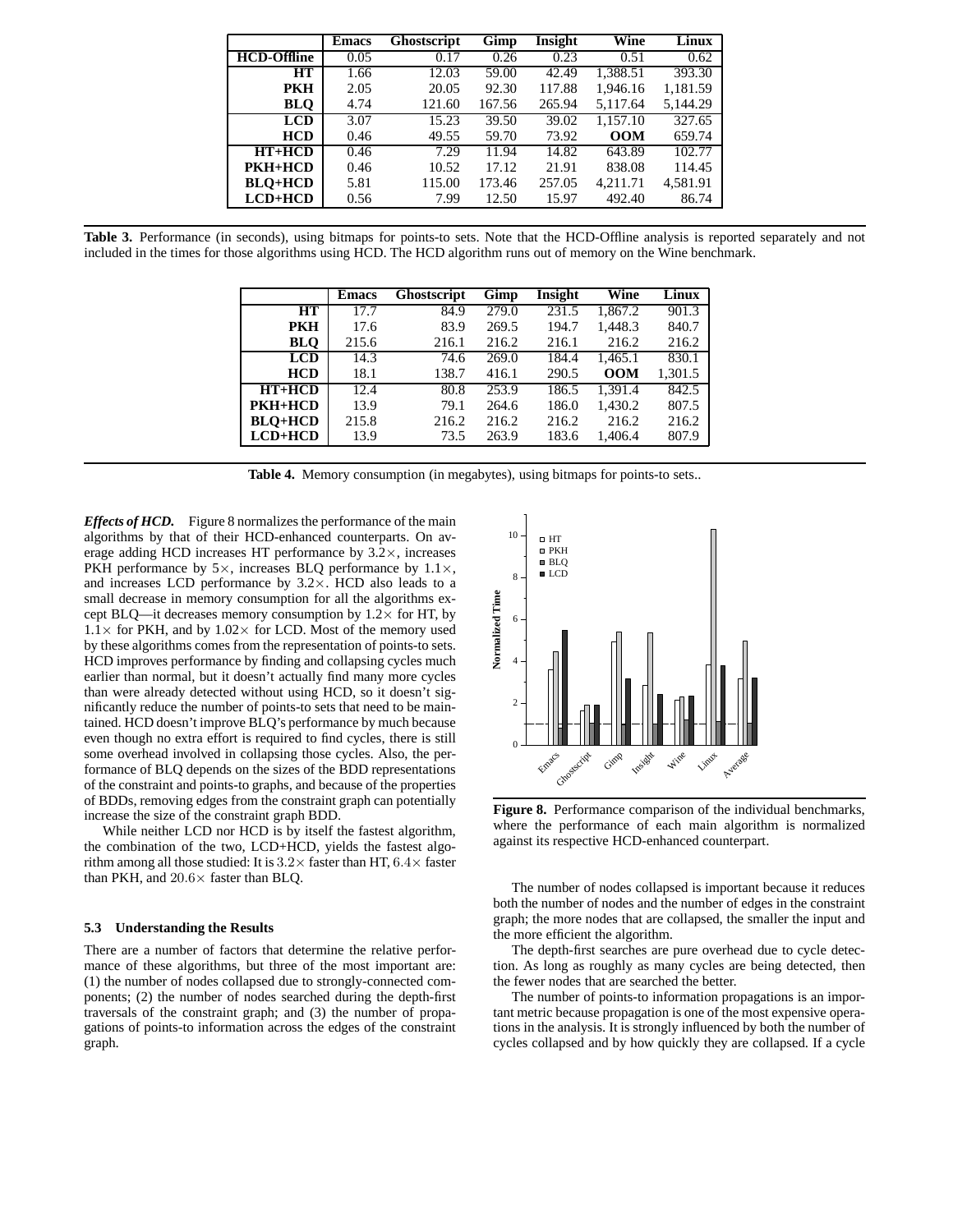|                | <b>Emacs</b> | <b>Ghostscript</b> | Gimp  | Insight | Wine     | Linux  |
|----------------|--------------|--------------------|-------|---------|----------|--------|
| <b>HT</b>      | 3.44         | 18.55              | 46.98 | 65.00   | 1.551.89 | 419.38 |
| <b>PKH</b>     | 4.23         | 19.55              | 81.53 | 96.50   | 1.172.15 | 801.13 |
| LCD            | 4.96         | 19.34              | 47.29 | 64.57   | 1.213.43 | 380.26 |
| <b>HCD</b>     | 3.96         | 24.65              | 49.11 | 65.01   | 731.20   | 267.69 |
| $HT+HCD$       | 2.58         | 15.65              | 33.69 | 42.33   | 737.37   | 209.90 |
| <b>PKH+HCD</b> | 3.06         | 14.70              | 33.71 | 43.20   | 744.35   | 172.43 |
| $LCD+HCD$      | 3.09         | 13.69              | 33.04 | 43.17   | 625.82   | 183.97 |

| Table 5. Performance (in seconds), using BDDs for points-to sets. |  |  |  |
|-------------------------------------------------------------------|--|--|--|
|-------------------------------------------------------------------|--|--|--|

|            | <b>Emacs</b> | <b>Ghostscript</b> | Gimp  | Insight | Wine  | Linux |
|------------|--------------|--------------------|-------|---------|-------|-------|
| <b>HT</b>  | 33.1         | 49.3               | 100.7 | 100.0   | 811.2 | 274.3 |
| PKH        | 33.2         | 33.6               | 50.4  | 66.8    | 226.4 | 182.1 |
| LCD        | 33.2         | 33.2               | 40.1  | 33.9    | 251.1 | 73.5  |
| <b>HCD</b> | 33.1         | 37.1               | 36.8  | 37.0    | 239.6 | 65.8  |
| $HT+HCD$   | 33.1         | 37.8               | 51.2  | 53.9    | 410.6 | 100.7 |
| PKH+HCD    | 33.1         | 33.2               | 36.0  | 33.2    | 103.9 | 45.2  |
| $LCD+HCD$  | 33.1         | 33.2               | 33.2  | 33.2    | 173.6 | 42.6  |

**Table 6.** Memory consumption (in megabytes), using BDDs for points-to sets.

is not detected quickly, then points-to information could be redundantly circulated around the cycle a number of times.

We now examine these three quantities to help explain the performance results seen in the previous section. Due to its radically different analysis mechanism, we don't include BLQ in this examination<sup>4</sup>

*Nodes Collapsed.* PKH is the only algorithm guaranteed to detect all strongly-connected components in the constraint graph; however, HT and LCD both do a very good job of finding and collapsing cycles—for each benchmark they detect and collapse over 99% of the nodes collapsed by PKH. HCD by itself doesn't do as well, collapsing only 46–74% of the nodes collapsed by PKH. This deficiency is primarily responsible for HCD's greater memory consumption, though it is offset somewhat by the fact that HCD doesn't need to search the graph to collapse nodes.

*Nodes Searched.* HCD is, of course, the most efficient algorithm in terms of searching the constraint graph, since it doesn't search at all. HT is the next most efficient algorithm, because it only searches the subset of the graph necessary for resolving indirect constraints. PKH searches  $2.6 \times$  as many nodes as HT, as it periodically searches the entire graph for cycles. LCD is the least efficient, searching  $8\times$  as many nodes as HT.

*Propagations.* LCD has the fewest propagations, showing that its greater effort at searching for cycles pays off by finding those cycles earlier than HT or PKH. HT has  $1.8\times$  as many propagations, and PKH has  $2.2 \times$  as many. Since they both find as many cycles as LCD (as shown by the number of nodes collapsed), this difference is due to the relative amount of time it takes for each of the algorithms to find cycles. HCD has the most propagations,  $5.2\times$ as many as LCD. HCD finds cycles as soon as they are formed, so it finds them much faster than LCD does, but as shown above, it finds substantially fewer cycles than the other algorithms.

*Effects of HCD.* The main benefit of combining HCD with the other algorithms is that it helps these algorithms find cycles much sooner than they would on their own. While it does little to increase the number of nodes collapsed or decrease the number of nodes searched, it greatly decreases the number of propagations, because cycles are collapsed before the points-to information has a chance to propagate around the cycles. The addition of HCD decreases the number of propagations by  $10\times$  for HT and by 7.4 $\times$  for both PKH and LCD.

*Discussion* Despite its lazy nature, LCD searches more nodes than either HT or PKH, and it propagates less points-to information than either as well. It appears that being more aggressive pays off, which naturally leads to the question: could we do better by being even more aggressive? However, past experience has shown that we must carefully balance the work we do—too much aggression can lead to overhead that overwhelms any benefits it may provide. This point is shown in both Faehndrich *et al.*'s algorithm [9] and Pearce *et al.*'s original algorithm [21]. Both of these algorithms are very aggressive in seeking out cycles, and both are an order of magnitude slower than any of the algorithms evaluated in this paper.

#### **5.4 Representing Points-to Sets**

Table 4 shows that the memory consumption of all the algorithms that use sparse bitmaps is extremely high. Profiling reveals that the majority of this memory usage comes from the bit-map representation of points-to sets. BLQ, on the other hand, uses relatively little memory even for the largest benchmarks, due to its use of BDDs. It is thus natural to wonder how the other algorithms would compare—in terms of both analysis time and memory consumption—if they were to instead use BDDs to represent points-to sets. Unlike BLQ, which stores the entire points-to solution in a single BDD, we store each variable's points-to set in its own BDD. For example, if  $a \rightarrow \{b, c\}$  and  $d \rightarrow \{c, e\}$ , BLQ would use a single BDD to represent the set of tuples  $\{(a, b), (a, c), (d, c), (d, e)\}.$  Instead, we use a BDD to represent  $a$ 's points-to set,  $\{b, c\}$ , and we use a separate BDD to represent d's points-to set,  $\{c, e\}$ . With this design, BDDs can be substituted for sparse bitmaps with minimal changes to the code.

<sup>&</sup>lt;sup>4</sup> It is difficult to find statistics to directly explain BLQ's performance relative to HT, PKH, LCD, and HCD. It doesn't use cycle detection, so it adds orders of magnitude more edges to the constraint graph—but propagation of points-to information is done simultaneously across all the edges using BDD operations, and the performance of the algorithm is due more to how well the BDDs compress the constraint and points-to graphs than anything else.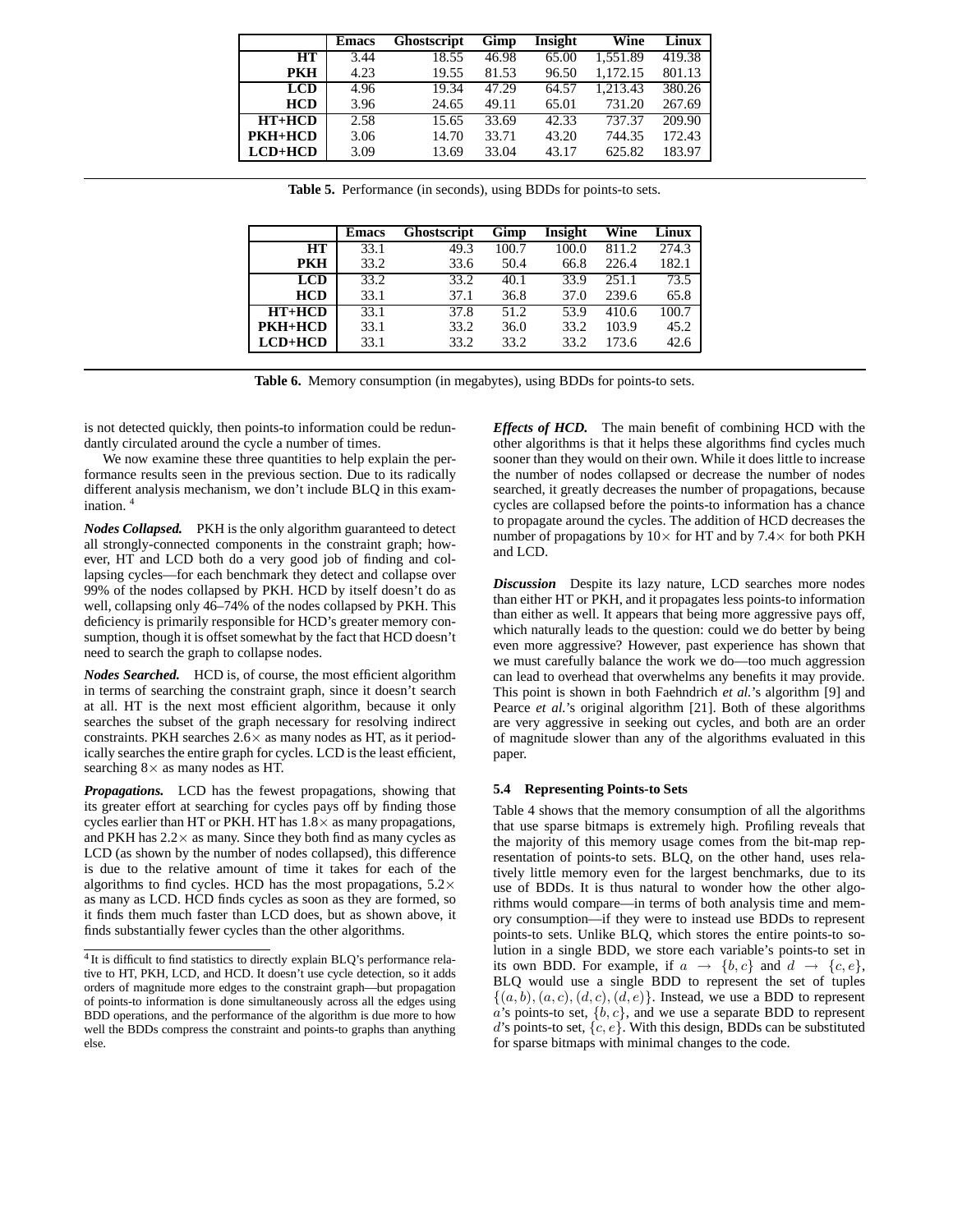

**Figure 9.** Performances of the BDD-based implementations normalized by their bitmap-based counterparts, averaged over all the benchmarks.



**Figure 10.** Memory consumption of the bitmap-based implementations normalized by their BDD-based counterparts, averaged over all the benchmarks.

Tables 5 and 6 show the performance and memory consumption of the modified algorithms. Figure 9 graphically shows the performance cost of the modified algorithms by normalizing them by their bitmap-based counterparts, and Figure 10 shows the memory savings by normalizing the bitmap-based algorithms by their BDD-based counterparts. As with BLQ, we allocate an initial pool of memory for the BDDs that is independent of the benchmark size, which is why memory consumption actually increases for the smallest benchmark, Emacs, and never goes lower than 33.1MB for any benchmark.

On average, the use of BDDs increases running time by  $2\times$ while it decreases memory usage by  $5.5 \times$ . Most of the extra time comes from a single function, *bdd allsat*, which is used to extract all the elements of a set contained in a given BDD. This function is used when iterating through a variable's points-to set while adding new edges according to the complex constraints. However, both PKH and HCD are actually faster on all benchmarks except for Emacs (Figure 9 shows that they are slower on average, but this is solely because of Emacs). These are the two algorithms that propagate the most points-to information across constraint edges.

BDDs make this operation much faster than using sparse bitmaps, and this advantage makes up for the extra time taken by bdd allsat.

When BDDs are used, HCD is less effective in improving performance than it was when using bitmaps because HCD decreases the number of propagations required, but using BDDs already makes propagation a fairly cheap operation. However, with BDDs, HCD's effect on memory consumption is much more noticeable, since the constraint graph represents a much larger proportion of the memory usage.

## **6. Conclusion**

We have significantly improved upon the current state-of-the-art in inclusion-based pointer analysis by introducing two novel techniques: *Lazy Cycle Detection* (LCD) and *Hybrid Cycle Detection* (HCD). As their names suggest, both techniques improve the efficiency and effectiveness of online cycle detection, which is critical to the scalability of all inclusion-based pointer analyses. Lazy Cycle Detection detects cycles based on their effects on points-to sets, piggybacking on top of the transitive closure computation that is inherent to this type of analysis. Its lazy nature yields a highly efficient algorithm. Hybrid Cycle Detection takes a different approach, paying a tiny up-front cost to perform an offline analysis that allows the subsequent online analysis to detect cycles without ever having to traverse the constraint graph. Hybrid Cycle Detection can be used to enhance other algorithms for inclusion-based pointer analysis, significantly improving their performance. Our results show that the combination of LCD and HCD is on average the most efficient of all the algorithms we studied. On our suite of six large open source C benchmarks, which range in size from 169K to 2.17M lines of code, the LCD+HCD algorithm is an average of  $3.2\times$  faster than the Heintze and Tardieu algorithm,  $6.4\times$  faster than the Pearce *et al.* algorithm, and  $20.6 \times$  faster than the Berndl *et al.* algorithm.

We have also investigated the use of different data structures to represent points-to sets, examining the impact on both performance and memory consumption. In particular, we have compared the sparse-bitmap implementation used in the GCC open-source compiler with a BDD-based implementation, and we have found that the BDD implementation is on average  $2 \times$  slower but uses  $5.5\times$  less memory.

Many program analyses that require pointer information sacrifice precision in the pointer analysis for the sake of reasonable performance. This performance is the attraction of analyses such as Steensgaard's near-linear-time analysis [25] and Das' One-Level Flow analysis [7]. However, the precision of subsequent program analysis is often limited by the precision of the pointer information used [24], so it behooves an analysis to use the most precise pointer information that it can reasonably acquire. Our work has made inclusion-based pointer analysis a reasonable choice even for applications with millions of lines of code.

#### **Acknowledgments**

We thank Brandon Streiff and Luke Robison for their help in conducting experiments, Dan Berlin for his help with the GCC compiler internals, and Sam Guyer, E Lewis, Kathryn McKinley, and the anonymous reviewers for their helpful comments on early drafts of this paper. This work was supported by NSF grants ACI-0313263 and CNS-0509354 and by an IBM Faculty Partnership Award.

#### **References**

[1] Aesop. *The Ant and the Grasshopper,* from *Aesop's Fables*. Greece,  $6<sup>th</sup>$  century BC.